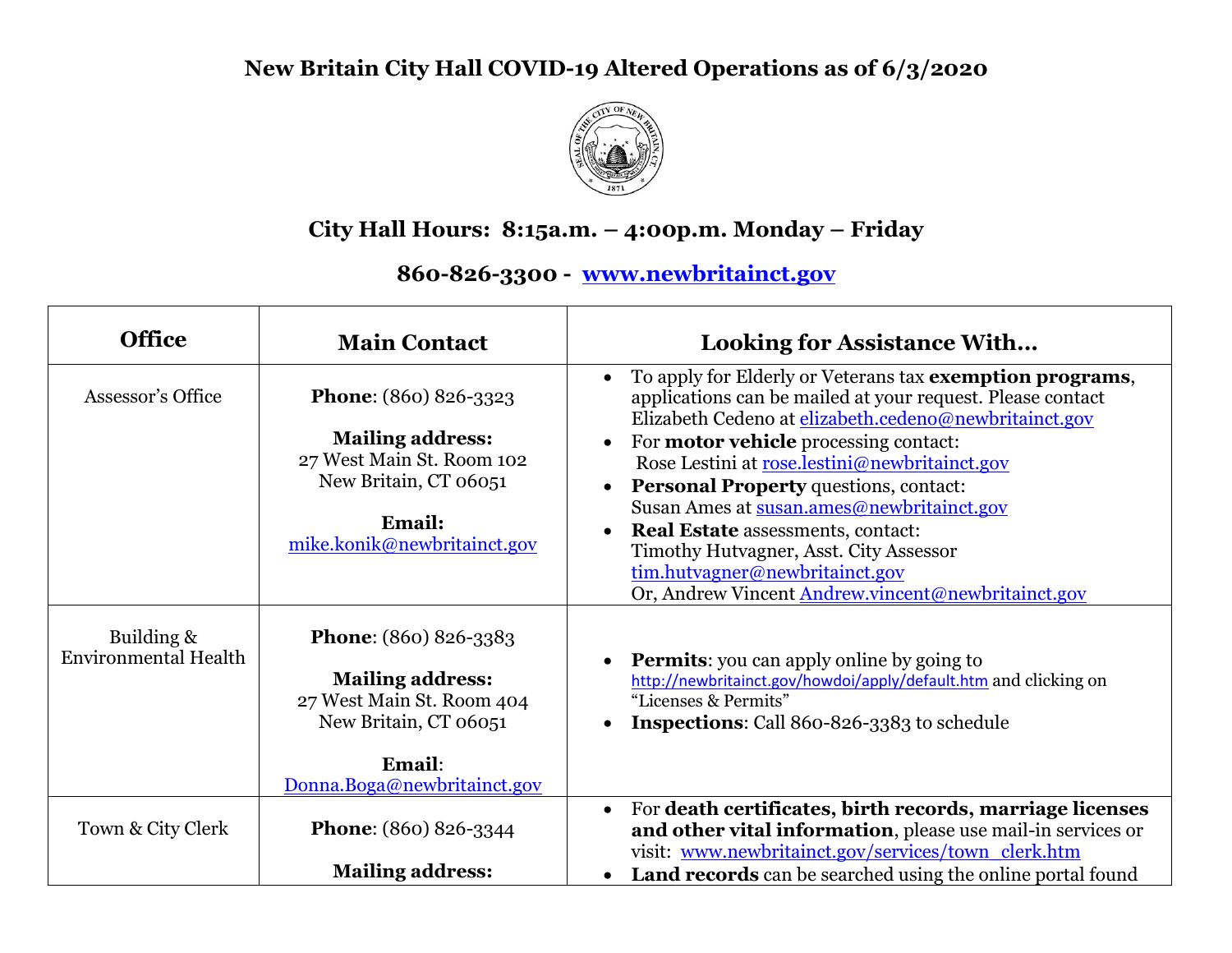|                                        | 27 West Main St. Room 109<br>New Britain, CT 06051<br>Email:<br>mark.bernacki@newbritainct.gov                                                      | under<br>http://www.newbritainct.gov/services/town_clerk/land_record<br>s.htm<br>Funeral Directors, contact Mark Bernacki.<br>$\bullet$                                                                                                                                                                                                                                                                                                                                                          |
|----------------------------------------|-----------------------------------------------------------------------------------------------------------------------------------------------------|--------------------------------------------------------------------------------------------------------------------------------------------------------------------------------------------------------------------------------------------------------------------------------------------------------------------------------------------------------------------------------------------------------------------------------------------------------------------------------------------------|
| <b>Community Services</b>              | Phone: (860) 826-3366<br><b>Mailing address:</b><br>27 West Main St. Room 301<br>New Britain, CT 06051<br>Email:<br>Mallory.deprey@newbritainct.gov | Housing: Call 211<br>$\bullet$<br>Food assistance: Mobile Foodshare is available every other<br>Wednesday from 10:15 a.m. to 11 a.m. at 111 North Street.<br>Foodshare will be doing a pop-up produce distribution on<br>Monday, April 6 from 9 a.m. to noon at 16 Armistice Street. The<br>food pantry at 460 Osgood Avenue is open from 1 p.m. to 5 p.m.<br>on Fridays. An online calendar can be found here:<br>https://www.foodpantries.org/ci/ct-new britain<br>Meals and More LINK GO HERE |
| Economic<br>Development & City<br>Plan | <b>Phone:</b> (860) 826-3433<br><b>Mailing address:</b><br>27 West Main St. Room 209<br>New Britain, CT 06051                                       | <b>Business inquires</b> , please direct questions to<br>$\bullet$<br>bill.carroll@newbritainct.gov<br>For Zoning, contact Steven.Schiller@newbritainct.gov<br>$\bullet$                                                                                                                                                                                                                                                                                                                         |
| Facilities                             | <b>Phone:</b> (860) 826-3415<br><b>Mailing address:</b><br>27 West Main St. Room 207<br>New Britain, CT 06051                                       | Monthly parking permit payments can be mailed in<br>$\bullet$<br><b>Property management</b> questions should be directed towards<br>Jon Delgadillo at Jon.delgadillo@newbritainct.gov                                                                                                                                                                                                                                                                                                            |
| Mayor's Office                         | Phone: (860) 826-3303<br><b>Mailing address:</b><br>27 West Main St. Room 204<br>New Britain, CT 06051                                              | <b>Constituent Services, contact Nicole Pac at</b><br>$\bullet$<br>Nicole.pac@newbritainct.gov<br>Press & Media, contact David Huck at<br>david.huck@newbritainct.gov<br>General questions can be sent to mayor@newbritainct.gov                                                                                                                                                                                                                                                                 |